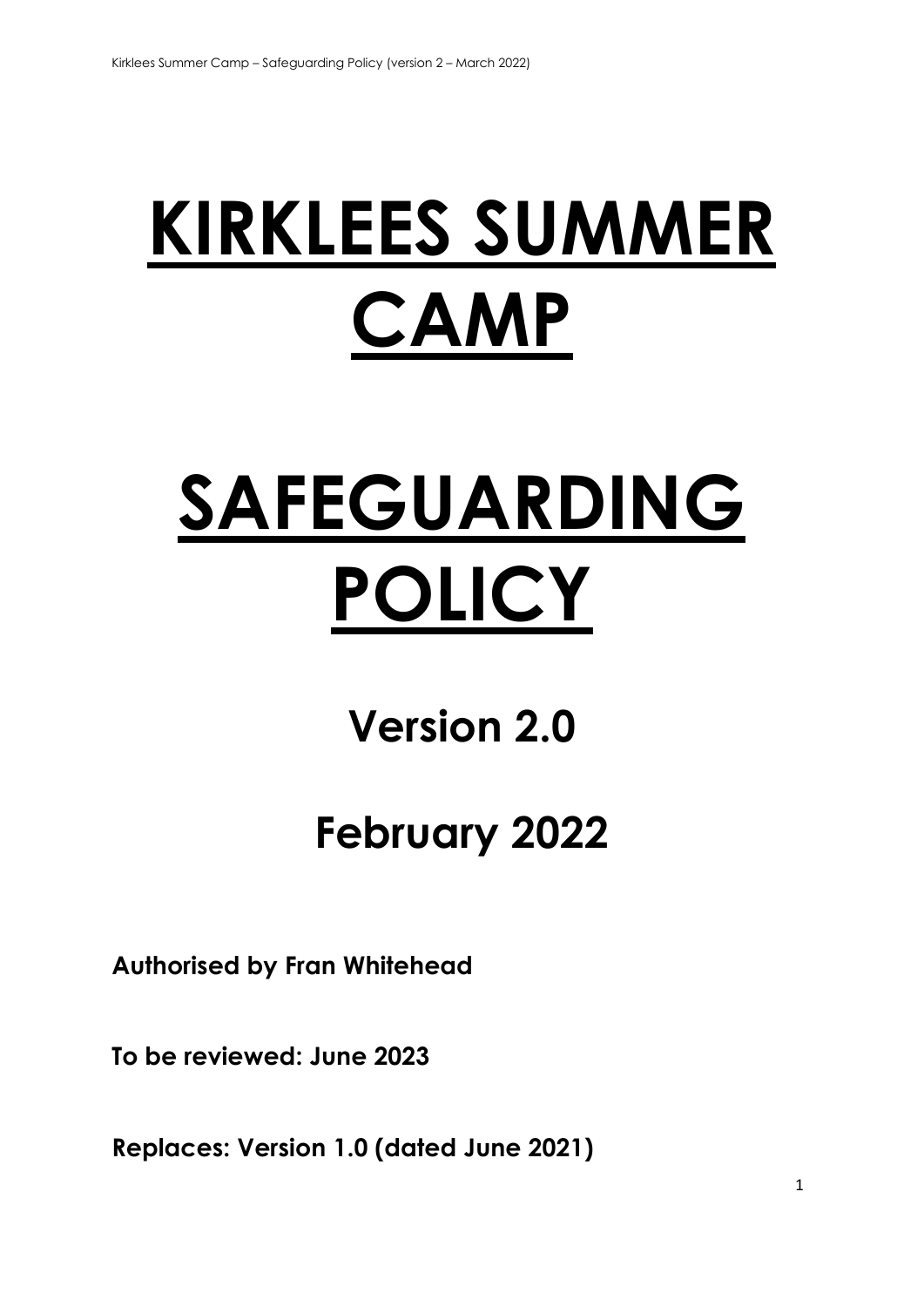#### **LOG OF VERSION CHANGES AND POLICY REVIEWS**

| <b>Version</b> | Date written     | Date of review   | <b>Changes made</b>                                                                   |
|----------------|------------------|------------------|---------------------------------------------------------------------------------------|
| 1.0            |                  | <b>June 2021</b> |                                                                                       |
| 2.0            | <b>June 2022</b> | <b>June 2023</b> | Log of version changes and policy<br>reviews added.                                   |
|                |                  |                  | Format changed                                                                        |
|                |                  |                  | Substantial changes made<br>- to<br>processes in light of safeguarding<br>review 2022 |
|                |                  |                  | Section about peer on peer abuse<br>added                                             |
|                |                  |                  | Revised proformas and<br>appendices added                                             |
|                |                  |                  |                                                                                       |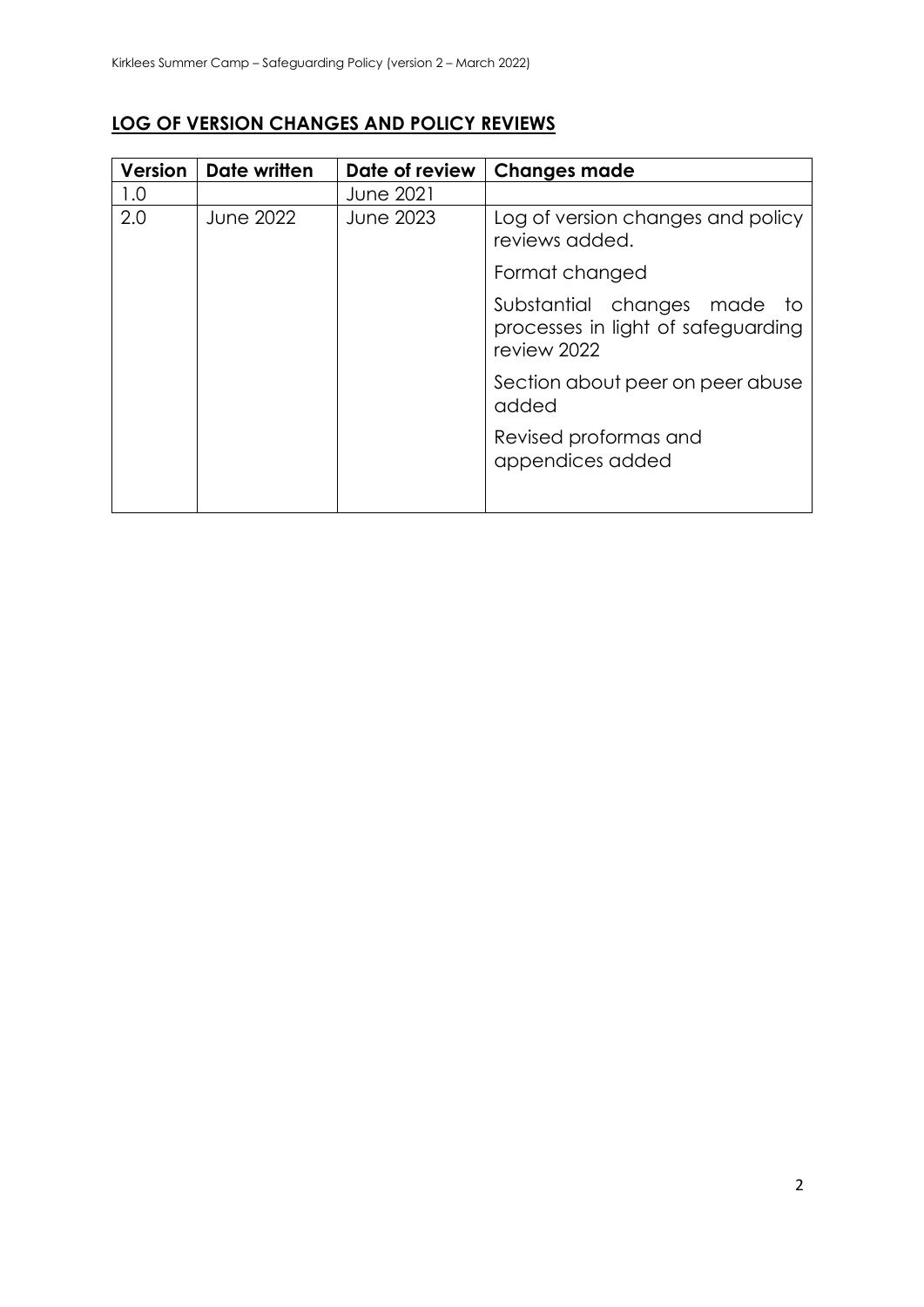#### **1. Introduction**

As Kirklees Summer Playscheme Camp (KSPC) do not know the children until they arrive at the campsite we have a clear set of guidelines that allow the children to have as much freedom as possible whilst keeping them safe in a potentially dangerous environment. We are unable to risk-assess the children before they arrive so cannot allow as much freedom as an organisation that meets its children regularly.

We believe that all children should have the opportunity to play safely and have fun. It is the duty of all volunteers to ensure that all children, young people and other volunteers are safe while they are at Camp. We place the needs of the children at the heart of our provision and design and deliver activities to meet their needs.

#### **2. Main Principles**

- a) KSPC is committed to the safeguarding of all children and young people with whom it has contact. 'Working together to safeguard children' (HM Government, 2015) makes it clear that the welfare of the child is paramount and that everyone involved in the care of children has a responsibility for the protection of those children from harm. It is also essential that we honour the trust of those who allow us to care for their children
- b) All KSPC policies place significant importance on the safeguarding of children. This includes the following polices (List not exhaustive): Fire, Critical Incident Policy, Health and Safety, Inclusion and Tenting
- c) In order to give children protection from potential and actual abuse it is necessary for all volunteers to have an understanding of the issues involved and that appropriate procedures are in place that are shared and understood by all concerned
- d) KSPC are committed to safer recruitment practices and ensure that all volunteers and staff have enhanced DBS checks (See Safer Recruitment and DBS policies for more information)
- e) All children, regardless of age, gender, disability, ethnicity, sexual orientation and class have a right to be protected from all forms of harm, abuse, neglect and exploitation
- f) It is not t h e responsibility of volunteers at KSPC to decide whether or not child abuse is occurring, but it is their responsibility to act on any concerns and do something about it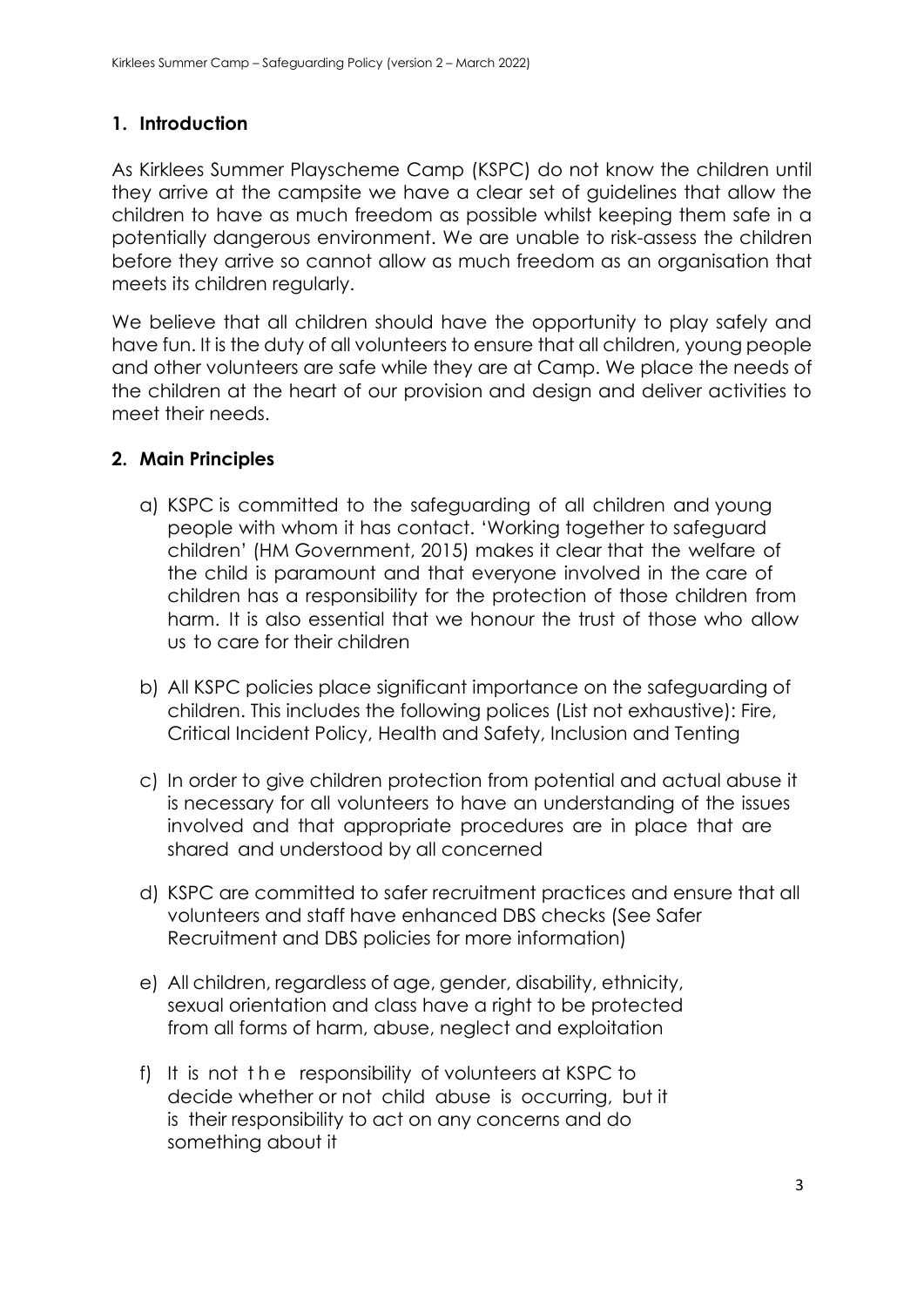#### **3. Categories of abuse**

The term 'child abuse' is used to describe various ways that a child can be harmed or mistreated. Abuse can happen anywhere and at any time but research indicates that the perpetrators of abuse are likely to be known and trusted by the child. Child abuse is generally split into four categories - physical, neglect, sexual and emotional:

#### a) Physical abuse

This may involve hitting, kicking, shaking, throwing, squeezing, suffocating, drowning, burning or biting the child. Giving the child alcohol, drugs or poison are also forms of physical abuse. Physical harm may also be caused when a parent fabricates the symptoms of, or deliberately induces, illness in a child.

#### b) Neglect

Neglect is the persistent failure to meet a child's basic physical and psychological needs. This may include the failure to meet a child's basic needs, like food, shelter, warm clothing or medical attention. Neglect may occur during pregnancy as a result of substance misuse and is also the failure to provide adequate supervision (including leaving children with inappropriate carers).

#### c) Sexual abuse

Sexual abuse involves forcing or enticing a child to take part in sexual activities, including prostitution, whether or not the child is aware of what is happening. Activities may involve penetrative and nonpenetrative acts or non-contact activities such as involving children in looking at, or in the production of pornographic materials, or encouraging children to behave in sexually inappropriate ways. Sexual abuse includes grooming a child in preparation for abuse, for example, via the internet.

#### d) Emotional abuse

4 Emotional abuse is the persistent emotional ill-treatment of a child such as to cause severe adverse effects on a child's emotional development. This may involve a lack of love and affection, telling a child they are worthless, serious bullying or being constantly shouted at. Emotional abuse also occurs when the child is valued only insofar as they meet the needs of another person, when the child is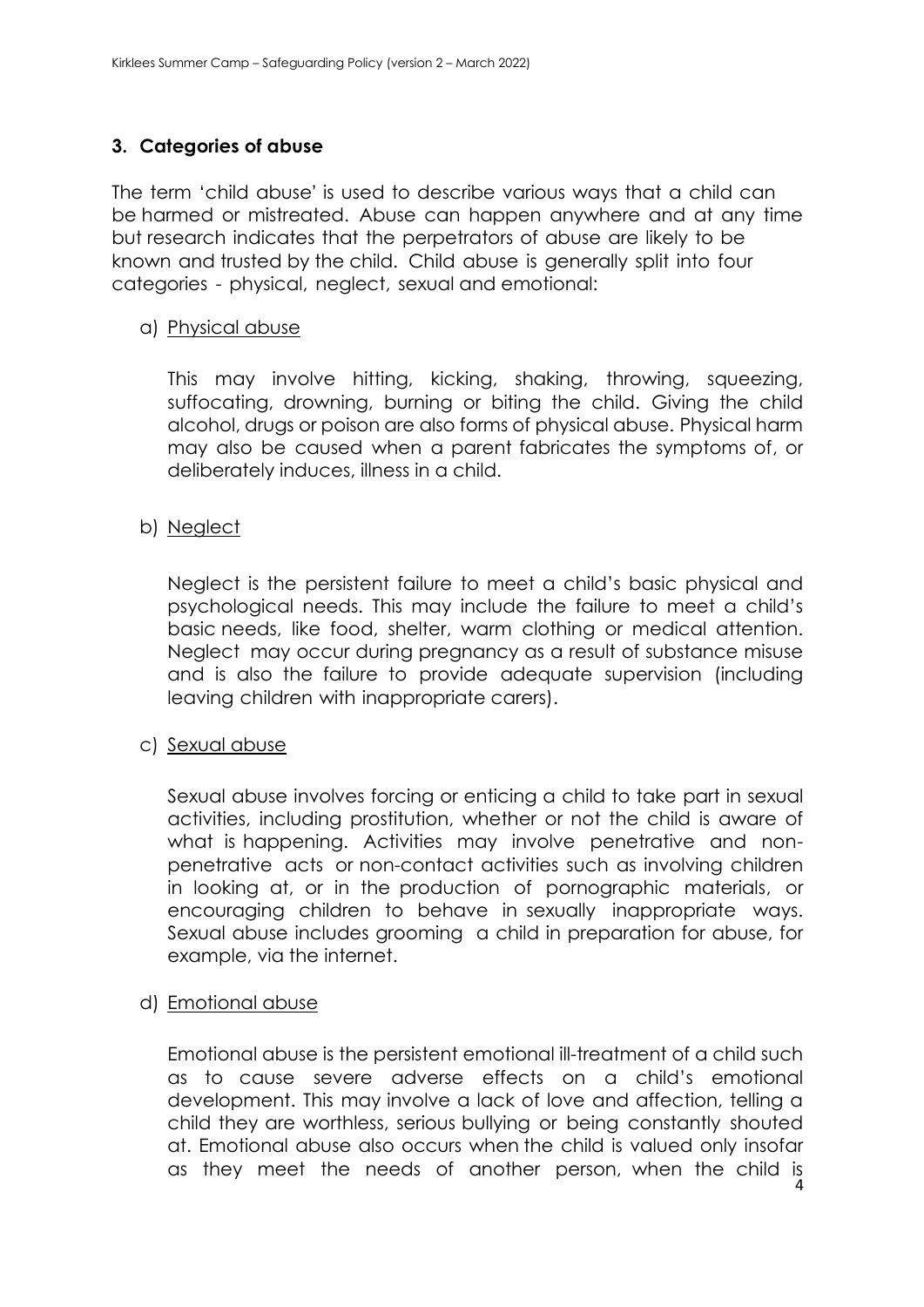overprotected and unable to explore and learn on their own or when they witness the ill-treatment or abuse of another (including domestic violence), or animal cruelty. Other examples are serious bullying, including cyber bullying, making fun of what the child says or how they communicate.

Alongside the four main categories of abuse, there are a number of other risks to a child's safety which can be subject to change depending on the local and national context. These include, but are not limited to:

- Child sexual exploitation (CSE)
- County criminal exploitation (CCE)
- Female genital mutilation
- Forced marriage
- Radicalisation
- Sexual harassment/harmful sexual behaviour

KSPC refreshes its safeguarding training each year to reflect local and national developments/concerns.

#### **4. Peer on peer abuse**

In 2021, the UK government published its findings on sexual violence between children in schools and colleges. It recommended that any organisation working with children and young people must be vigilant around the issue of peer on peer abuse.

Peer on peer abuse is defined as: 'any form of physical, sexual, emotional and financial abuse, and coercive control, exercised between children, and within children's relationships (both intimate and non-intimate), friendships, and wider peer associations' (Farrer & Co, 2019).

KSPC recognises that instances of peer on peer abuse are often equally as damaging to the perpetrator as they are to the victim, and seeks to ensure compassionate and appropriate support for all parties, including involving relevant outside agencies where necessary.

KSPC is committed to minimising the risks of peer on peer abuse amongst the children it works with and have put in place the following mitigations:

a) Sufficient number of experienced staff are available on each camp as we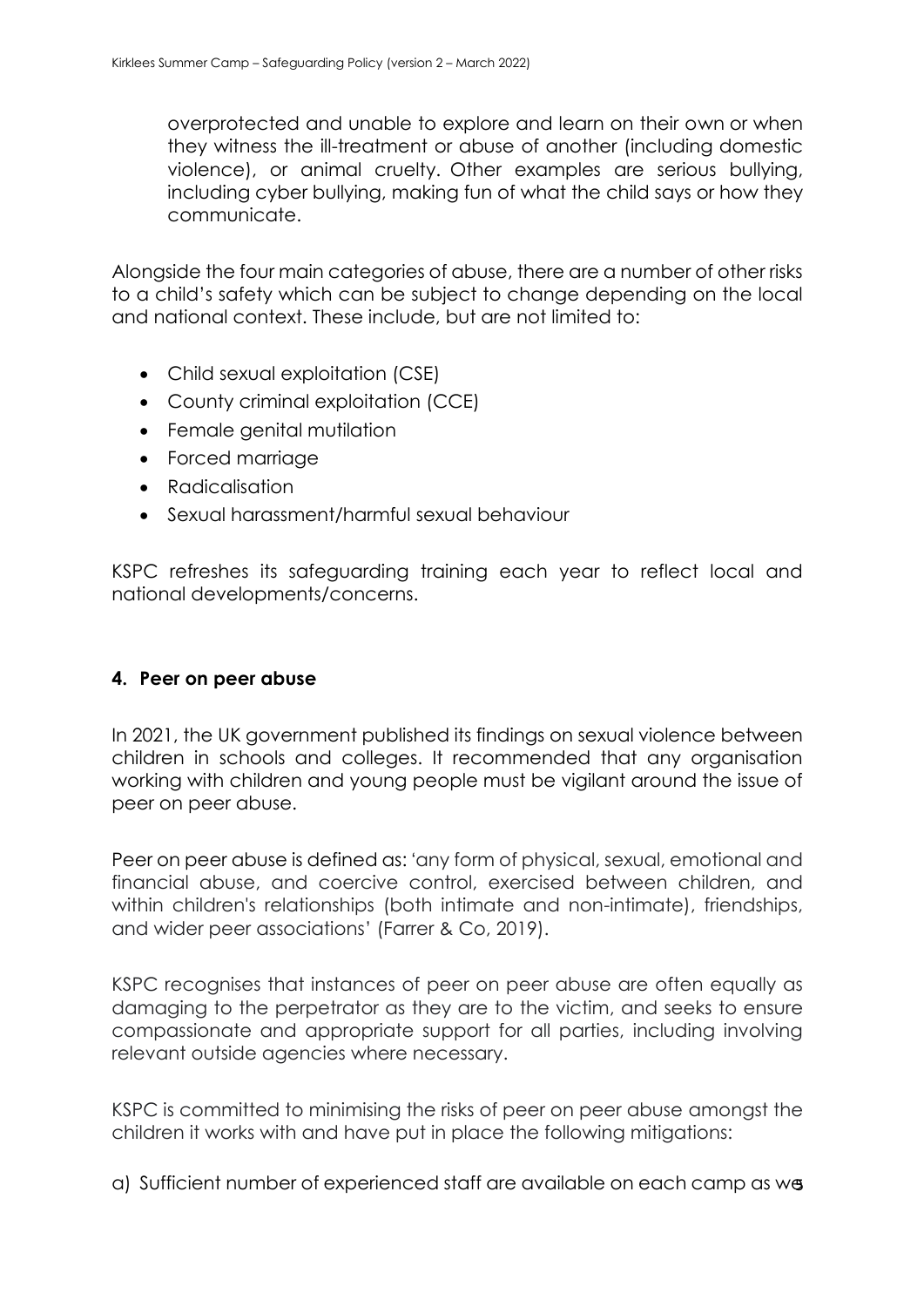know that they are best placed to lead and supervise groups of children

- b) Thorough safeguarding training programme in place for all volunteers and staff before arrival at camp
- c) Thorough booking process that gathers information about potential risk factors or vulnerabilities e.g. SEND, social care involvement, behvioural concerns
- d) Request of relevant documentation to support children whilst at camp e.g. EHCPs, CHiN plans
- e) Liaison with other agencies e.g. education and social care, where appropriate, and with parent/carer's permission
- f) Consideration of risk/vulnerability for specific children taken before camp. Exceptional circumstances may mean a child is offered a day only place, or may not be offered a place at all, if there is an indication that camp cannot guarantee the safety of the child or other children at camp
- g) Clear Code of Conduct for children shared with parents/carers before child's arrival at camp (See separate Code of Conduct for Children document)
- h) Reiteration of Code of Conduct during induction on first afternoon at camp
- i) 'Getting to know you games' played on the first afternoon to encourage all children to accept and include each other
- j) Clear systems for reporting concerns in place for children and volunteers
- k) Regular pastoral support for children via their group and tent leaders
- l) Appropriate adult supervision in place throughout the daytime activities and during the night
- m) Clear escalation of approach to incidents that includes the option of sending children home to protect other children from harm

#### **5. What to do if a child is at risk of harm**

- a) If any volunteer or member of staff working at KSPC suspects that a child is at risk of harm, they must ensure their concerns are passed on to the Designated Safeguarding Lead (Fran Whitehead)
- b) KSPC uses an electronic reporting system, using email and text messages, that both adults and children can use to raise a concern. This system is clearly outlined to all adults and children on arrival at camp
- c) If further action is required, then a formal concern log (see Appendix Two) must be completed
- 6 d) If it is felt that further investigation is required in order to keep the child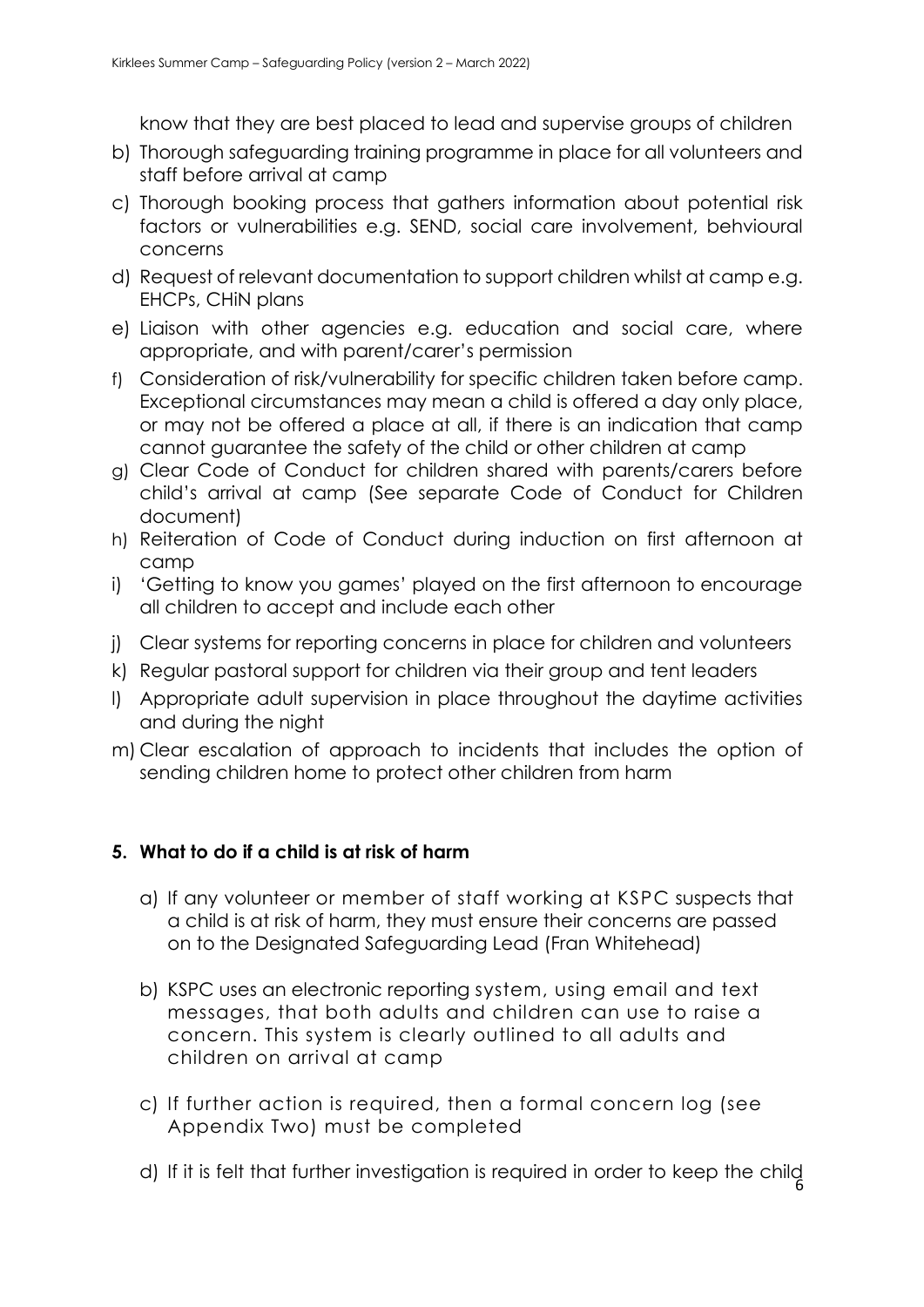safe then the matter must be referred to Kirklees Children's Social Care or the equivalent local government service if the child is from a neighbouring council area. Children's Social Care may be contacted at any time for advice and consultation. In the event of a referral to Children's Social Care all relevant information must be shared, including copies of correspondence, log of previous concerns and notes of dialogue. The Data Protection Act is not a barrier to information sharing where doing so is necessary to safeguard children

- e) In the event that the DSL is not available or contactable this should not delay action being taken to protect a child. Any member of KSPC may contact the relevant Children's Social Care service directly to raise their concerns
- f) If there are any concerns about the immediate safety of a child, or if it is suspected that a crime has been committed, then the police must be contacted without delay

#### **6. Allegations Against Volunteers**

- a) Any suspicion that a child has been harmed, or is at risk of harm, by a volunteer must be reported to the DSL (Fran Whitehead), who will take such steps as considered necessary to ensure the safety of the child in question and any other child who may be at risk. These steps may include:
	- i. Sending the volunteer home while investigations are carried out
	- ii. Involving the police if it is suspected a crime has been committed
	- iii. Informing children's social care
	- iv. Advising other volunteers to avoid contact with the accused until investigations are complete
- b) Children's Social Care and the designated safeguarding officer will liaise with the Local Authority Designated Officer (LADO) whose responsibility it is to:
	- i. Provide advice and guidance
	- ii. Liaise with the police and other agencies
	- iii. Provide assistance in discussions regarding suspension and referral to the Independent Safeguarding Authority (ISA)
- c) The parents or carers of the child will be contacted as soon as possible following advice from Children's Social Care and/or the police.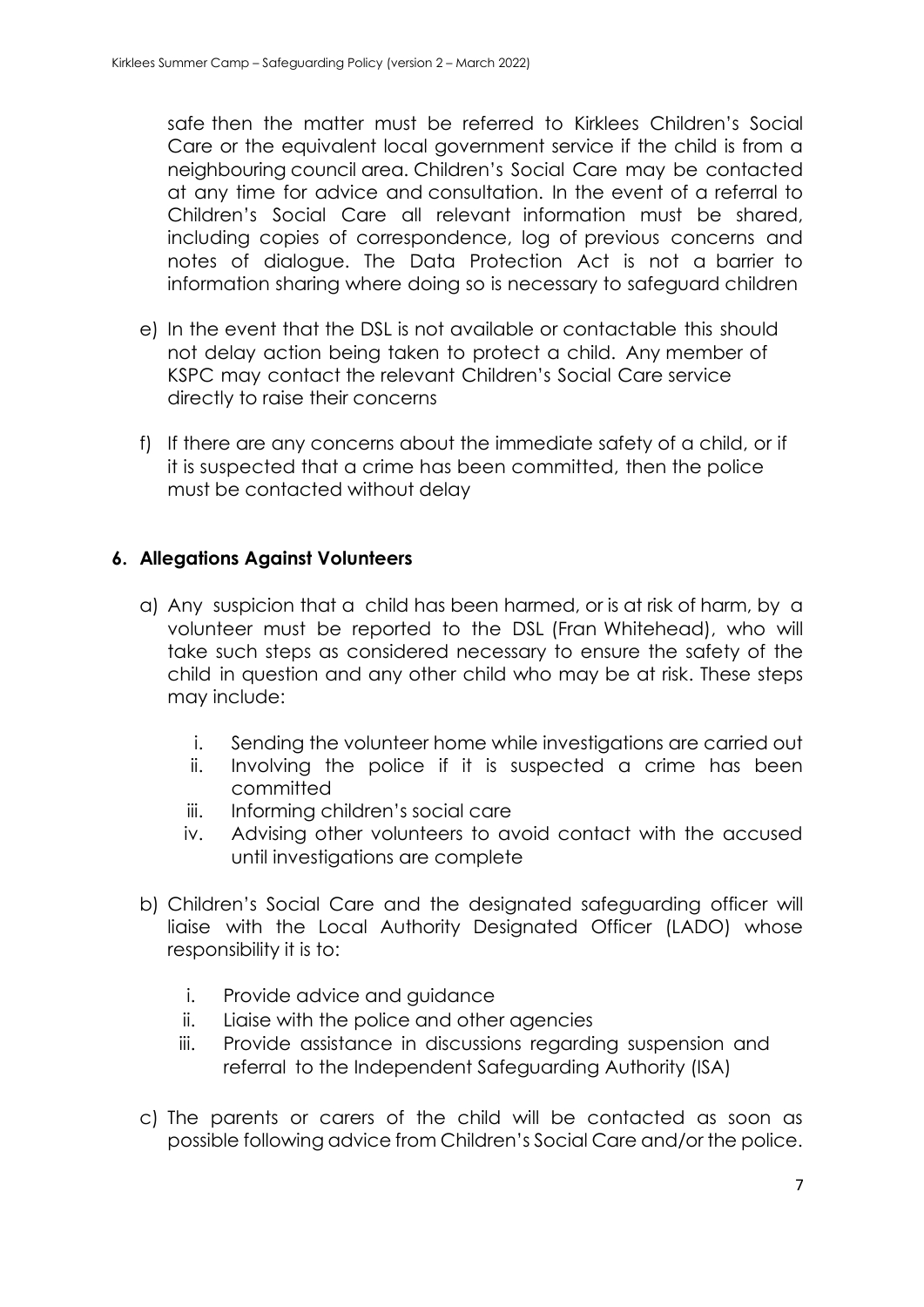- d) If the DSL is the subject of the suspicion/allegation, the concern must be made to the chair of the trustees who will refer the allegation to Children's Social Care. In the absence of a management committee the matter should be reported directly to the LADO.
- e) Where there is a complaint against a volunteer there may be three types of investigation:
	- i. A criminal investigation
	- ii. A child protection investigation
	- iii. A disciplinary or misconduct investigation
- f) Irrespective of the findings of any Children's Social Care or police investigation, KSPC will assess all individual cases to decide whether a volunteer can be reinstated. The welfare of the child should remain of paramount importance throughout.

#### **7. Volunteer and Staff Training**

- a) All volunteers and staff are required to complete Level 1 safeguarding training each year before they come to camp. This includes our security, catering and cleaning staff
- b) The leadership team are required to complete Level 2 safeguarding training each year before they come to camp
- c) The DSL and the pastoral team will complete Level 3 safeguarding training annually
- d) Duke of Edinburgh volunteers will receive the safeguarding policy before arrival at camp, followed by training once on site
- e) Junior helpers will be given age appropriate training via the DSL or one of her deputies
- f) If a volunteer or member of staff has completed safeguarding training through their work, they can share their proof of completion with the DSL who will decide if the training is appropriate and adequate for the camp setting, in which case they do not need to undertake additional training
- g) A record of all training is kept by the leadership team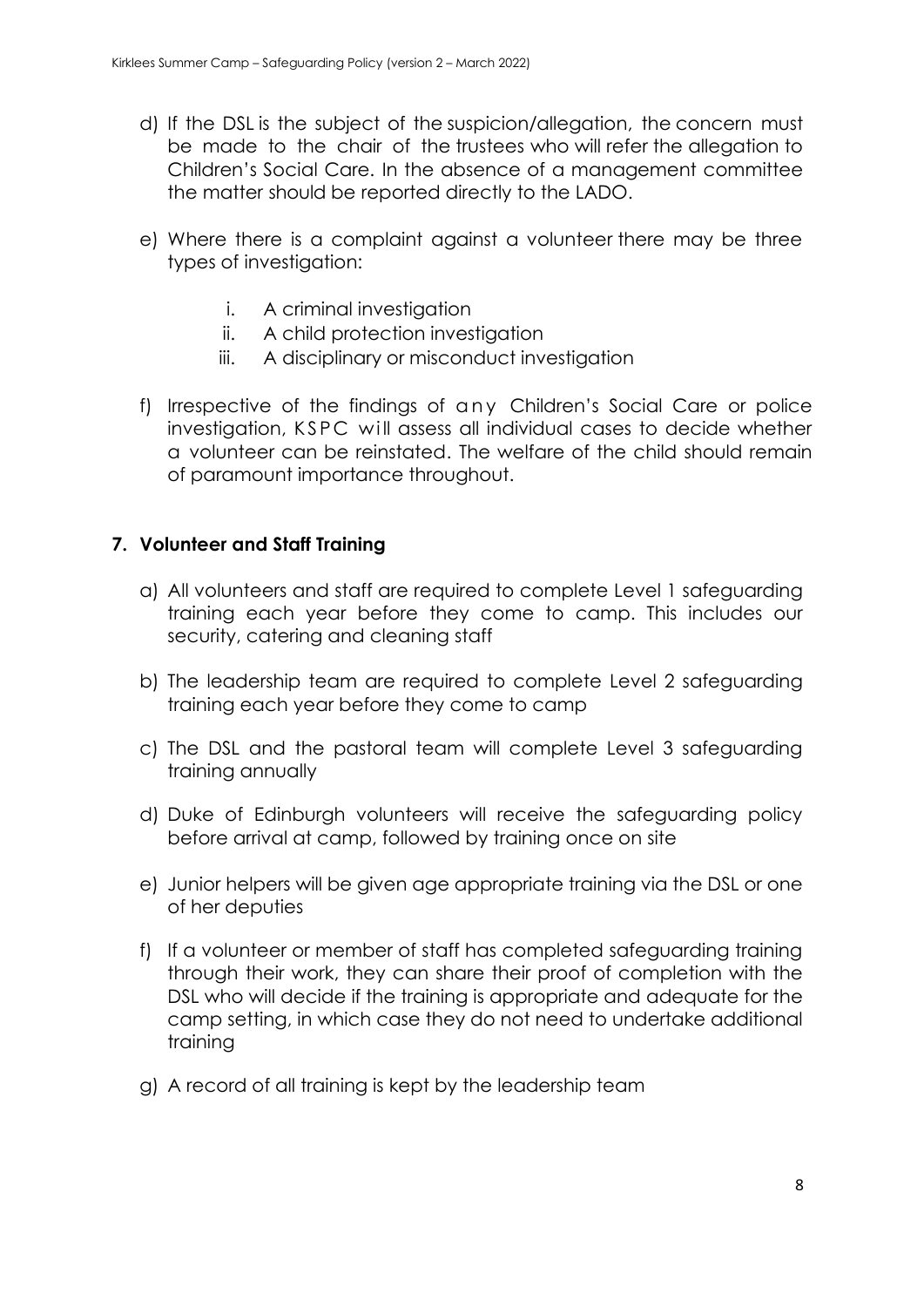#### **8. Visitors to Camp**

- a. Where possible, all visitors will be DBS checked before arrival
- b. Where visitors do not have a valid DBS they will not be unaccompanied at any time whilst on site
- c. All visitors are given details of the safeguarding reporting procedures, and who the DSL, should they have a concern about a child whilst on site

#### **9. Useful Contact Numbers**

- a) Contact numbers for Kirklees Children's Services Duty and Advice Team 01484 414960
- b) The LADO in Kirklees can be contacted on 01484 221126

#### **10. Glossary of Key Terminology**

**SEND**- Special Educational Needs and/or Disabilities

**EHCP**- Education, Health and Care Plan. A leagl statement of a child's needs and the provision required to meet those needs

**CHiN**- Child in Need- A legal framework, overseen by a social worker, to support children at risk of harm

**DBS**- Disclosure and Barring Service- a government led service that performs background checks on staff and volunteers

**CSE**- Child Sexual Exploitation- where a child is coerced into sexual activity in exchange of financial or criminal gains

**CCE**- Child Criminal Exploitation- the grooming and exploitation of children into criminal activity

**DSL**- Designated Safeguarding Lead- The nominated volunteer who leads on all safeguarding matters

**LADO**- Local Authority Designated Officer- A nominated official at the local authority who deals with concerns about the behavior of adults working with children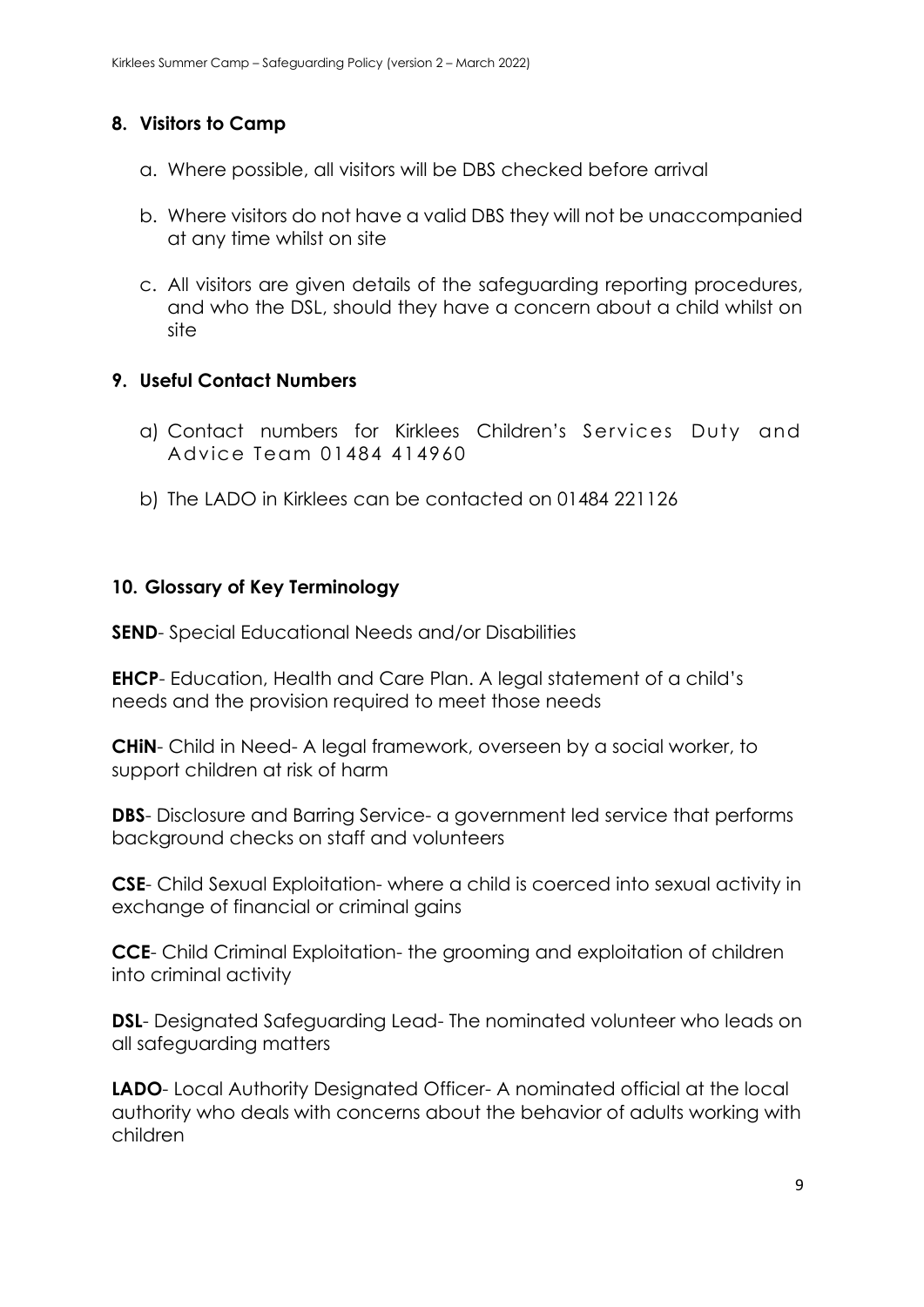#### **Appendices**

#### **Appendix 1- Possible indicators of abuse**

Possible signs that a child is being harmed include:

- i. Unexplained or suspicious injuries such as bruising cuts or burns, particularly if situated on a part of the body not normally prone to such injuries or the explanation of the cause of the injury is ill-fitting.
- ii. The child discloses abuse, or describes what appears to be an abusive act.
- iii. Someone else (child or adult) expresses concern about the welfare of another child.
- iv. Unexplained change in behaviour such as withdrawal or sudden outbursts of temper. Inappropriate sexual awareness or sexually explicit behaviour.
- v. Distrust of adults, particularly those with whom a close relationship would normally be expected.
- vi. Difficulty in making friends.
- vii. Eating disorders, depression, self-harm or suicide attempts.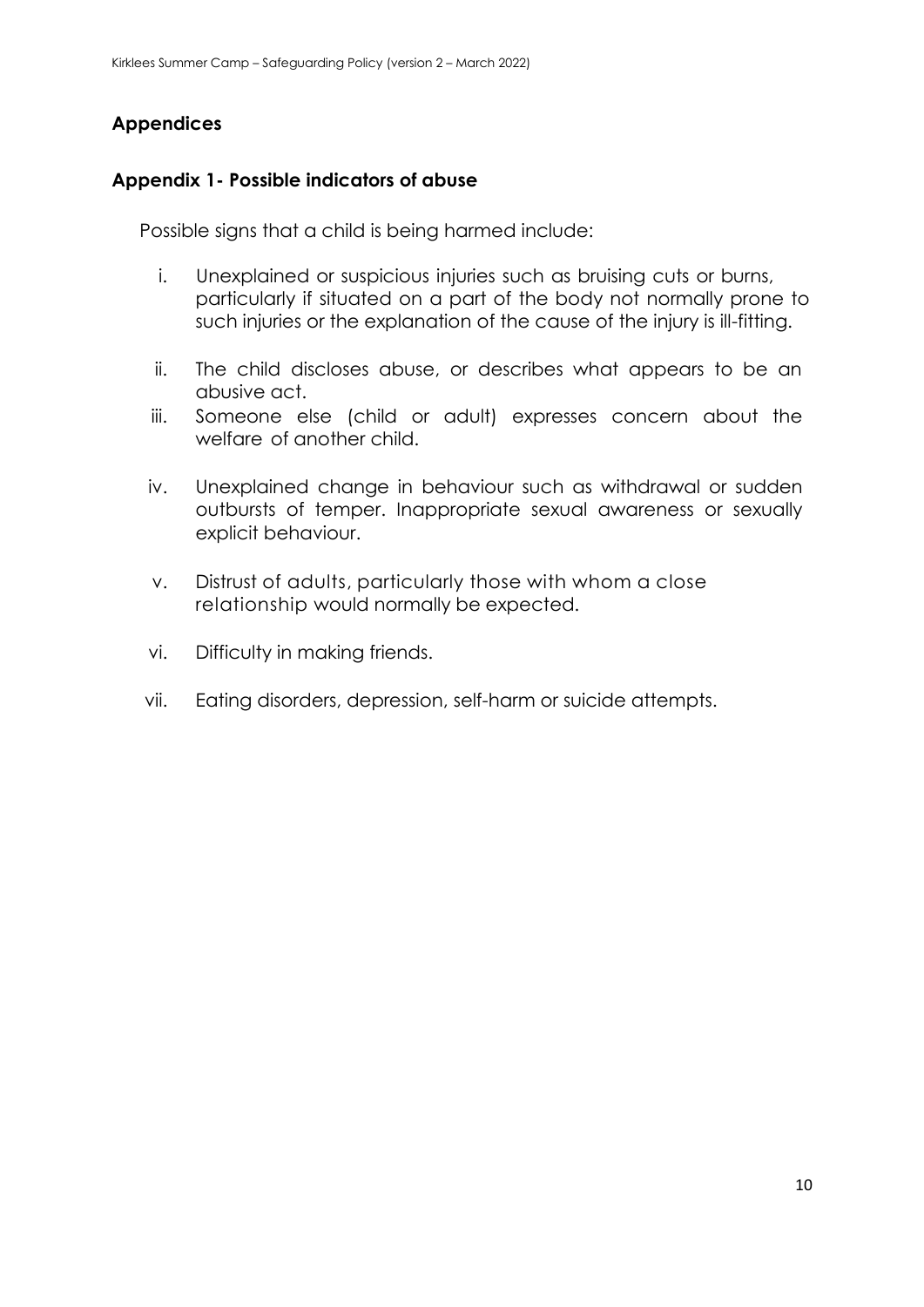### **Appendix Two- Safeguarding Concerns Log**

| Name of child/young person:                                                                                                                                              | Date of birth:         |                                                                                                          |  |  |
|--------------------------------------------------------------------------------------------------------------------------------------------------------------------------|------------------------|----------------------------------------------------------------------------------------------------------|--|--|
|                                                                                                                                                                          | Tent/group leader:     |                                                                                                          |  |  |
| Date/time of incident/concern:                                                                                                                                           |                        | Date/time of completing form:                                                                            |  |  |
| Your name:                                                                                                                                                               | Role at camp:          |                                                                                                          |  |  |
| <b>Summary of concern</b><br>your opinion in this section                                                                                                                |                        | Please remain as factual as you can, including using children's exact words where possible. Avoid giving |  |  |
| How and why this could have happened:<br>You can give your opinion here but be sure to explain what this opinion is based on and refer to any<br>evidence where possible |                        |                                                                                                          |  |  |
|                                                                                                                                                                          |                        |                                                                                                          |  |  |
| Action Taken (circle/highlight as appropriate)                                                                                                                           |                        |                                                                                                          |  |  |
| DSL or deputy informed                                                                                                                                                   | Parents informed       | Social care informed                                                                                     |  |  |
| Police informed                                                                                                                                                          | Entry in First Aid Log | Other (please state):                                                                                    |  |  |
|                                                                                                                                                                          |                        |                                                                                                          |  |  |